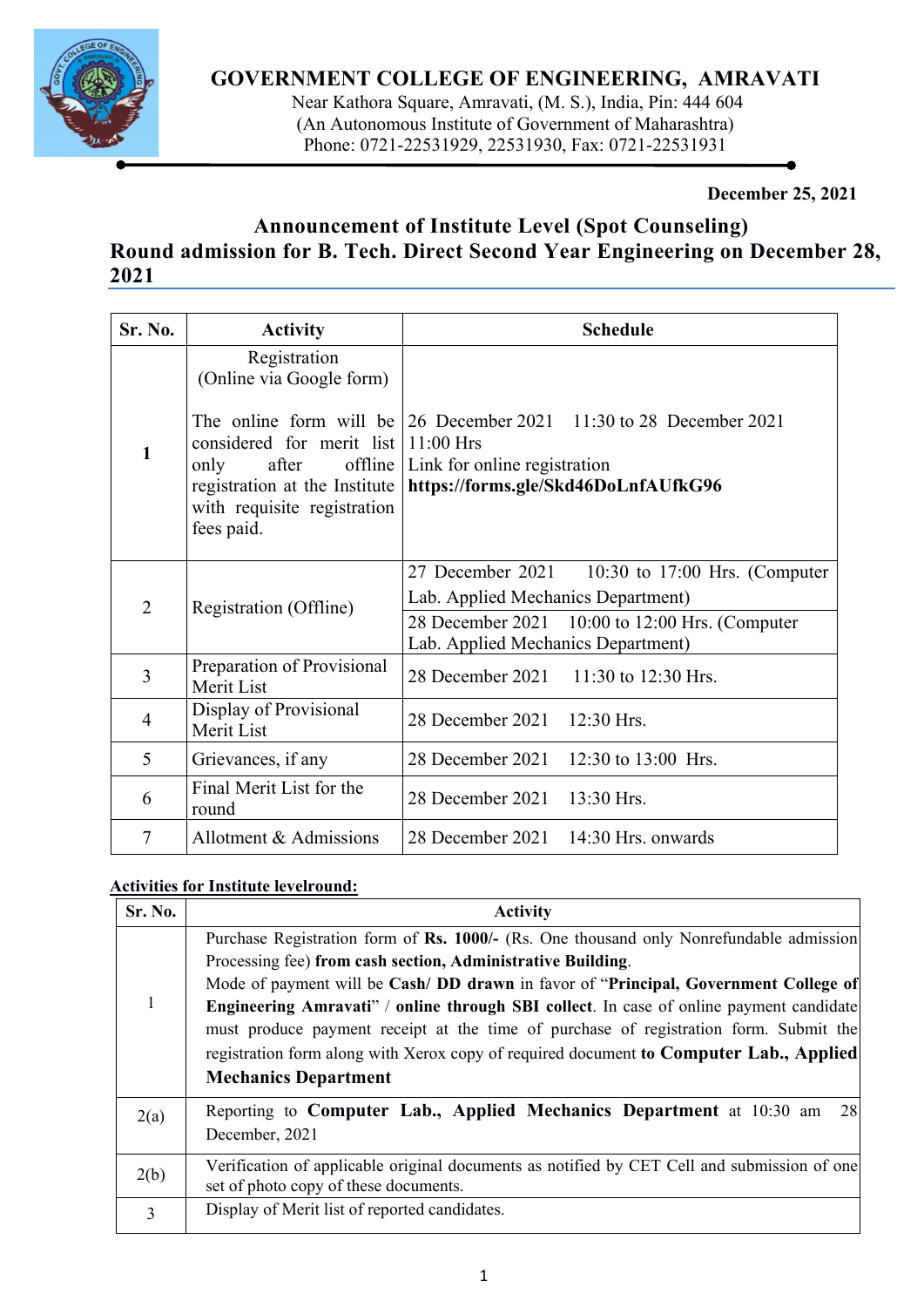| 4             | Call for seat allotment by counseling as per inter-se merit.                                                                                                                            |
|---------------|-----------------------------------------------------------------------------------------------------------------------------------------------------------------------------------------|
| $\mathcal{F}$ | Submission of requisition form for seat allotment.                                                                                                                                      |
| 6             | Submission of Admission Fee in the form of Online through <b>SBI Collect</b> / Demand Draft in<br>favor of "Principal, Government College of Engineering Amravati" Payable at Amravati. |
| 7             | Seat allotment based on available vacancy at that moment.                                                                                                                               |
| 8             | Submission of required original documents along with one set of photocopies of these<br>documents and candidate's two passport size photographs.                                        |
|               | Confirmation of the allotted seat to the candidate and issue of admission confirmation receipt<br>to the candidate.                                                                     |

# **Institute Admission Fee (Subject to revision):**

The mode of payment shall be **Demand Draft favoring 'The Principal, Government College of Engineering, Amravati / Online through SBI Collect.**

#### **General instructions for Candidates appearing for Institute Level Round**

- 1. As per instructions given in Information Brochure for Under Graduate Technical courses A.Y. 2021-22 (page 37/38), Institute Level Round against the vacant seats at Government College of Engineering Amravati after CAP rounds of State CET Cell, Government of Maharashtra for the academic year 2021- 22 will be carried as per the inter-se-merit only.
- 2. It is mandatory to bring FC verified Acknowledgment along with Original documents mentioned for their respective category.
- 3. Interested students are required to report & get registered with submission of non-refundable admission **processing fee Rs. 1000/- (Rupees One Thousand only)**.
- 4. The sequence of activities on the day of Institute Level Round are given in above table.

5. Candidate will lose claim to participate in the admission counseling process, if he/she fails to produce ALL the applicable original documents at the time of document verification during counseling round. In case a candidate has taken admission elsewhere he/she will be required to submit/produce admission acknowledgment and original fee receipt. Also the candidate should submit undertaking stating that original documents will be submitted by him/her within four working days from the date of reporting.

6. The admissions will be made strictly in the order of inter-se-merit from amongst the candidates who report in person for admission against the seats available in various branches at the time when the candidate actually reports for admission by counseling.

7. The seat allotment will be carried out based on the vacancy status at that point. Seat allotted, accordingly, to a candidate would then be deleted from the pool of vacant seats displayed on the screen. Candidates are advised to be present in the mentioned venue and wait for their turn as per inter-se-merit. If a candidate is found unavailable when called, the next candidate on the merit rank would be called for allotment of seat and the unavailable candidate may miss his/her chance of merit based seat allotment.

8. If a candidate of higher merit reports late during the process of counseling, the candidate may be considered for allotment of a seat available at that point of time for a particular category to which he/she belongs. The decision of the admission centre-in-charge shall be final and binding.

9. Confirmation of the allotted seat to the candidate is subject to the submission of the requisite Institute admission fees and applicable original documents immediately. With this candidate confirms the admission through the acceptance of allotted seat.

10. If a candidate fails to pay the requisite institute admission fee (For their respective category), before the seat allotment, such candidature will be withdrawn and the seat will be allotted to the next candidate on the merit list. Payment through cheque will not be accepted under any circumstances.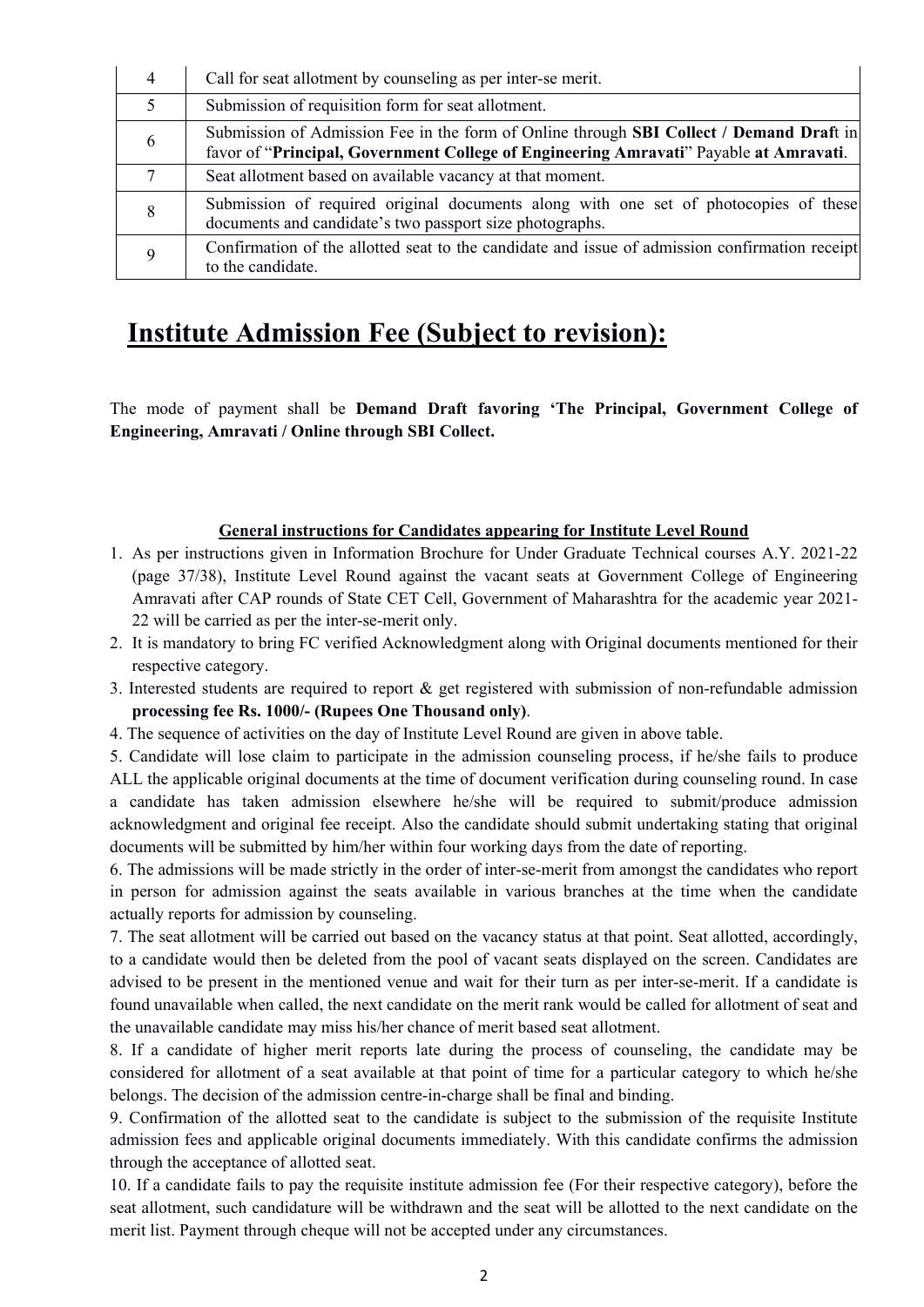11. The candidate should submit original documents for confirming admission.

12. After allotment of seat, candidate will be issued an allotment letter duly signed by the Authority of GCoEA along with the Seal Stamp of GCoEA. The allotted Course/Branch as requested by the candidate is final and cannot be altered later.

13. No candidate should leave the venue of counseling without the allotment letter duly signed by the authority of GCoEA along with the Seal Stamp of GCoEA. The candidate is advised to check the details as printed/written in the allotment letter.

14. In case the parent/guardian representing the candidate, the seat choice made by the parent/ guardian will be final and binding on the candidate. No claim will be entertained later on.

15. In case of cancellation of confirmed admission, the admission fee paid by the candidate will be refunded As per instructions given in Information Brochure for Under Graduate Technical courses A.Y. 2021-22. Returning of applicable original documents submitted by such candidates at the time of seat allotment will be carried out within one working day after the receipt of request for 'admission cancellation form' from the candidate. Such candidates have to apply in the prescribed format for cancellation of admission and for collecting the documents candidate will have to report personally with the original Admission Allotment Letter issued at the time of Counseling/Admission as mandatory document.

# **\*\* Documents Required \*\***

#### **1. Documents common for all Categories**

- a) School Leaving Certificate Original
- b) HSC Mark sheet Original
- c) SSC Mark sheet Original
- d) Diploma marks statement Original
- e) Nationality and Domicile Certificate Original
- f) FC Receipt-Cum-Acknowledgement of document verification.
- g) Print of DTE Final Merit number.
- h) Already admitted students (to any college) must bring Receipt-Cum- Acknowledgement of confirmation of admission.
- i) Proforma A to V if applicable as per information Brochure 2021-22
- j)One set of photocopy of all above documents.

## **2. Documents exclusively for OBC, VJNT, SBC, NT-B, NT-C, NT-D in addition to above**

- a) Caste Certificate Original
- b) Caste Validity Certificate Original
- c) Valid Non-Creamy layer Certificate Original

### **3. Documents for Reserve Category (SC, ST)**

- a) Caste Certificate Original
- b) Caste Validity Certificate Original